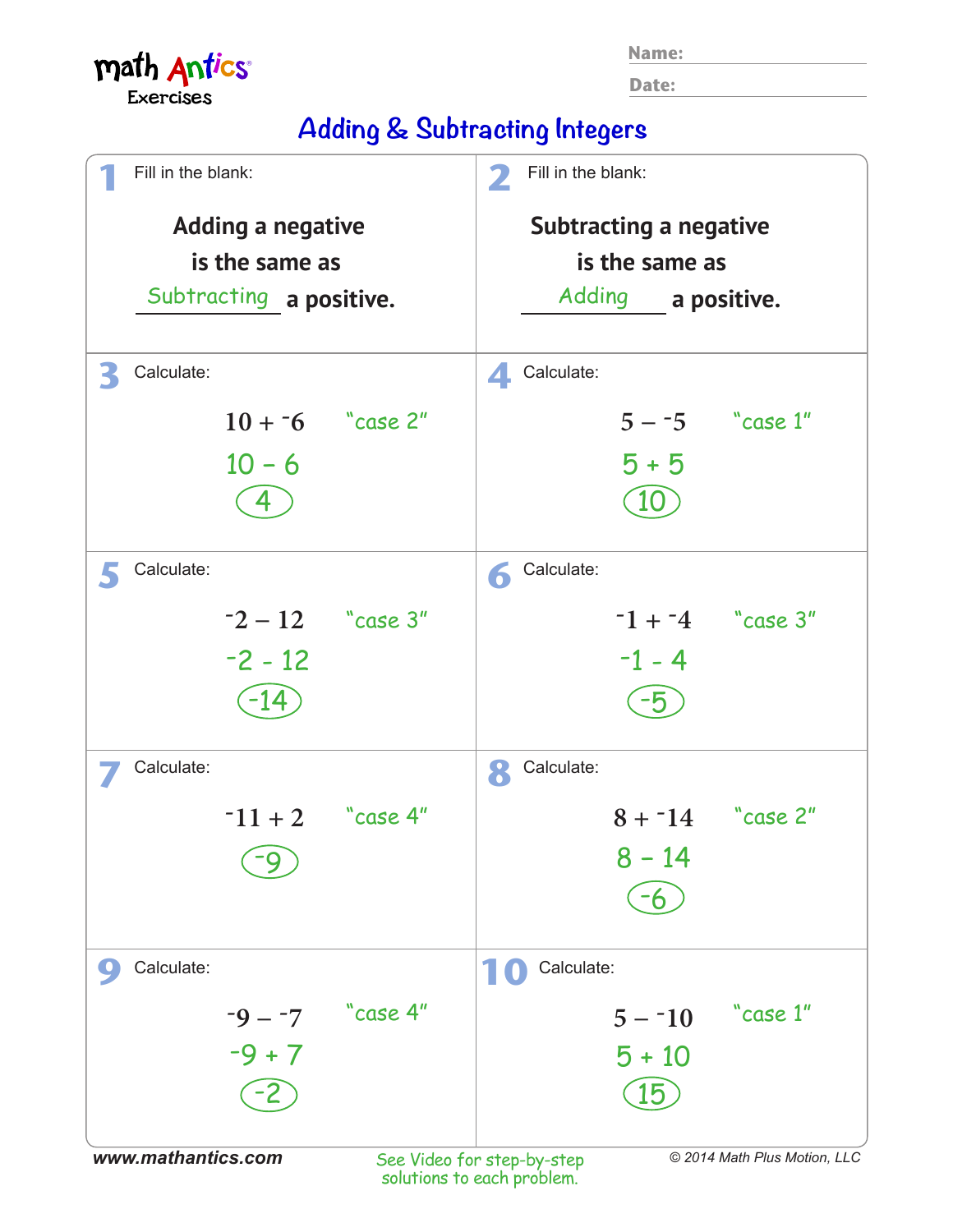**Name:**

**Date:**

math Antics® **Exercises** 

## **Multiplying & Dividing Integers**

| Calculate:                                              | Calculate:<br>$\mathbf{Z}$                           |
|---------------------------------------------------------|------------------------------------------------------|
| $2 \times -5 = -10$                                     | $6 \div 2 = -3$                                      |
| $-2 \times -5 = 10$                                     | $-6 \div -2 = \underline{3}$                         |
| Calculate:<br>B                                         | Calculate:<br>4.                                     |
| $\frac{-15}{3} = \frac{-5}{3}$                          | $-1 \times 4 \times -3 = 12$                         |
| $\frac{-15}{-3} = \underline{\qquad 5}$                 | $-1 \times -4 \times -3 = -12$                       |
| Calculate:                                              | Calculate:<br>6                                      |
| $\frac{-8}{-2} \times -5$                               | $\frac{-4\times6}{-3}$                               |
| $4 \times -5$<br>$-20$                                  | $\frac{-24}{-3}$<br>8                                |
| Calculate:                                              | Calculate:<br>8                                      |
| $\frac{-25}{-5} \times \frac{-40}{8}$                   | $-9 \times 10$<br>$\overline{-3 \times -5 \times 2}$ |
| $5 \times -5$                                           | $\frac{-90}{30}$                                     |
| Calculate: (Hint: notice the addition!)<br>$\mathbf{C}$ | Calculate: (Hint: notice the addition!)              |
| $\frac{-12}{-2} + \frac{-5}{5}$                         | $-8 + \frac{6}{-3}$                                  |
| $6 + -1$                                                | $-8 + -2$                                            |
| 5                                                       |                                                      |

See Video for step-by-step solutions to each problem. *www.mathantics.com © 2014 Math Plus Motion, LLC*